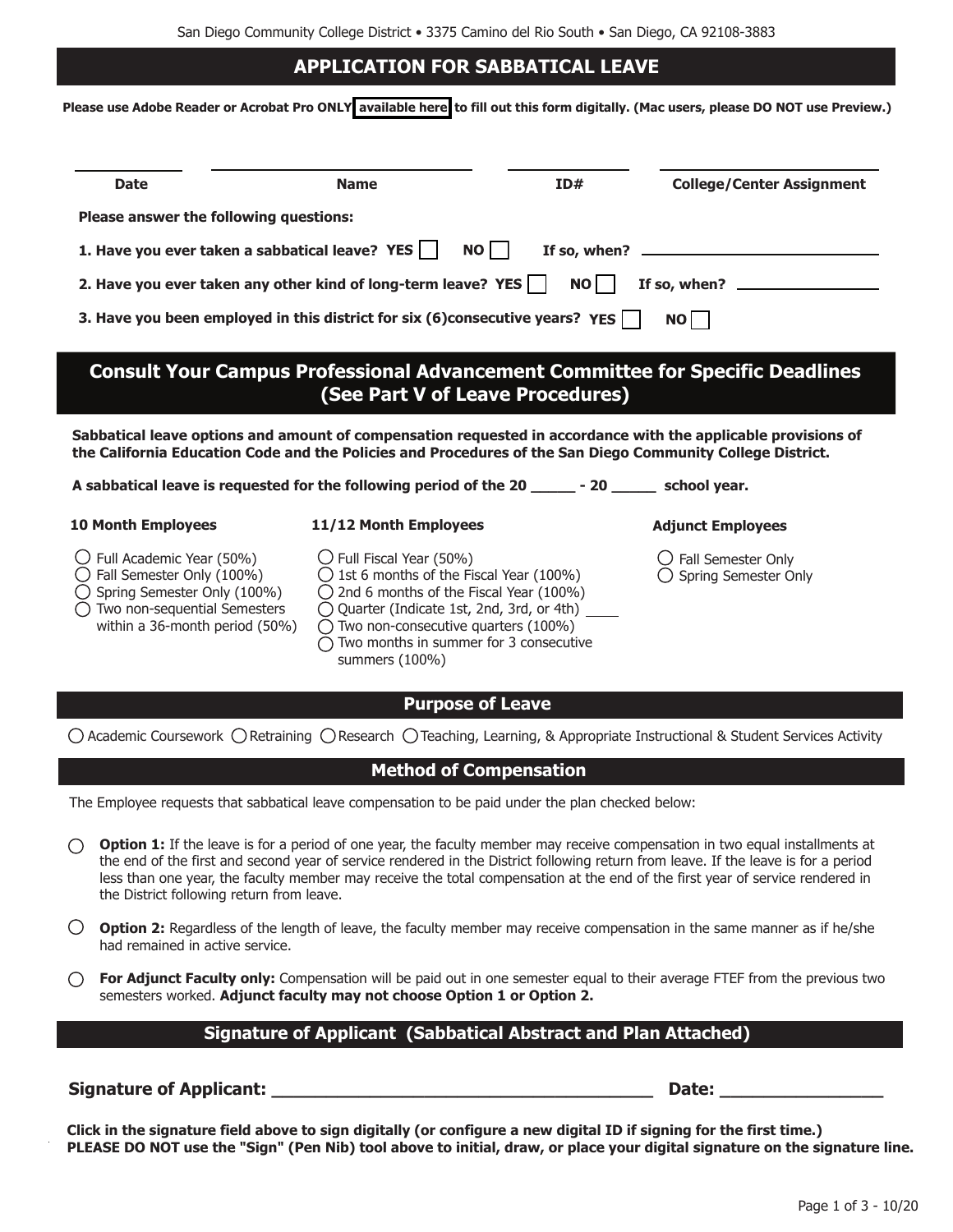## **APPLICATION**

Please number all pages in consecutive order (so that the committee can be sure that there are no pages missing).

Applicants, Chairs, and Deans should be careful not to list applicant's name anywhere on the application except on the cover page and the signature sheet.

Please be advised that all units taken during a Sabbatical Leave may be used for salary advancement.

## **ABSTRACT**

Provide an abstract summarizing the description of your proposed leave plan in a paragraph of about 100 words. This part of your application will become part of the Board Docket. Please include the following information as part of the abstract:

- **1. Need for the Professional Growth describe the purpose of the leave.**
- **2. Sabbatical Activities describe what you plan to do.**
- **3. Anticipated Outcomes describe the primary outcome; instructor and classroom teaching outcomes; professional/faculty relationship outcome; student outcomes.**
- **4. Means of Measurement describe what evidence you will submit to demonstrate achievement of your outcomes.**
- **5. Benefit to District**

## **PLAN**

Provide a full description of the proposed sabbatical leave including the following information in your sabbatical plan. It is recommended that you include a separate section for items 1-6 listed below.

As you prepare this plan, it is also strongly recommended that you consult with the Department Chair/Supervisor and/or School Dean/Manager prior to the third Friday in February to address any issues or to provide additional information or clarification regarding the proposed plan.

You may also consult with any member of your college's professional growth/development committee.

- **1. Need for Sabbatical How does your plan meet the need for professional growth and development as well as benefits to the students, colleagues and college?**
- **2. Description of Overall Plan A detailed course of action that is consistent with the statement of purpose and nature of the leave.**
- **3. Objectives What do you plan to accomplish and how will you measure it?**
- **4. Evidence of Completion Reports, Video, Transcripts.**
- **5. Relevancy to Current/New Assignment and Improvement of Student Learning**
- **6. Timeline What is the timeline for accomplishing your objectives? This timeline must take place only during the semester of your proposed sabbatical leave**.